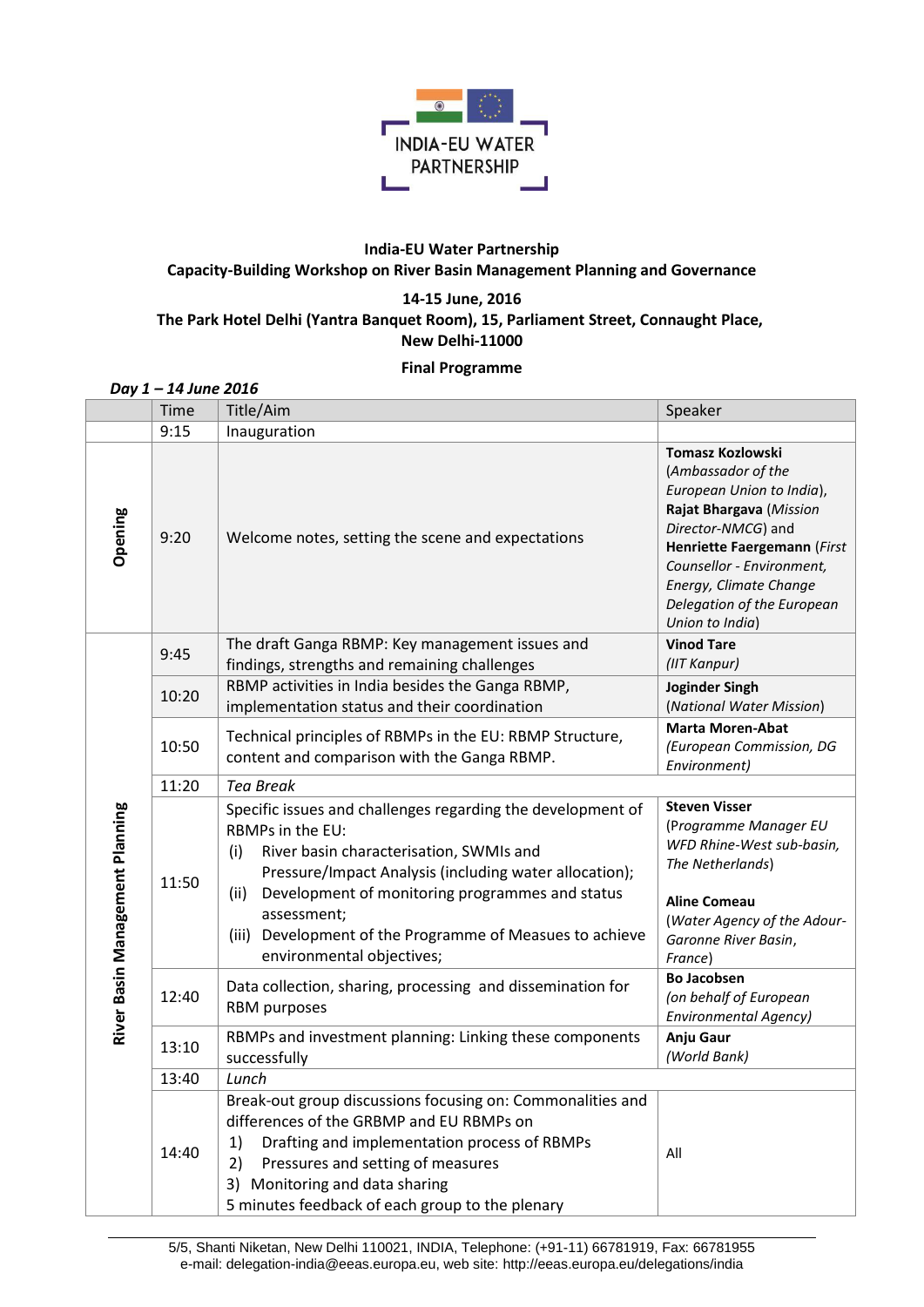|                                | 15:45 | Tea Break                                                                                                                                                            |                                                                               |  |
|--------------------------------|-------|----------------------------------------------------------------------------------------------------------------------------------------------------------------------|-------------------------------------------------------------------------------|--|
| RBM<br>Governance:<br>National | 16:15 | Governance in water resources management in India:<br>(i) existing and planned structures/mechanisms considering<br>RBOs for river basin management; (ii) challenges | RK Jain,<br>(Central Water Commission)                                        |  |
|                                | 16:45 | Status and institutional arrangements of RBOs in India - an<br>analytical insight                                                                                    | <b>Dinesh Kumar</b><br>(Institute for Resource<br>Analysis and Policy, India) |  |
|                                | 17:15 | Conclusions of Day 1                                                                                                                                                 | EUD and MoWR, RD & GR-<br>Gol                                                 |  |
|                                | 17:45 | End of Workshop Day 1                                                                                                                                                |                                                                               |  |
|                                |       | Cocktail                                                                                                                                                             |                                                                               |  |

## *Day 2 – 15 June 2016*

|                                       |       | Welcome Day 2                                                                                                                                                                                                                                                                                                                                                                         | Henriette Faergemann (First<br>Counsellor - Environment,<br>Energy, Climate Change<br>Delegation of the European<br>Union to India)                                   |
|---------------------------------------|-------|---------------------------------------------------------------------------------------------------------------------------------------------------------------------------------------------------------------------------------------------------------------------------------------------------------------------------------------------------------------------------------------|-----------------------------------------------------------------------------------------------------------------------------------------------------------------------|
| Cont.: Governance: National RBM Level | 9:00  | An international overview on RBOs: Common structures,<br>mechanisms and challenges.                                                                                                                                                                                                                                                                                                   | <b>Edouard Boinet</b><br>(International Network of<br><b>Basin Organisations, France)</b>                                                                             |
|                                       | 9:30  | Governance principles in river basin management: An<br>overview on international examples and arrangements                                                                                                                                                                                                                                                                            | <b>Matthew Griffith</b><br>(OECD, by videoconference)                                                                                                                 |
|                                       | 10:00 | Governance in water resources management in Europe:<br>(i) existing and planned structures/mechanisms considering<br>RBOs for river basin management; (ii) role of competent<br>authorities - national level and link to the international one<br>(iii) involvement of stakeholders and the public, (iv)<br>challenges.                                                               | <b>Peter Pollard</b><br>(Scottish Environmental<br>Protection Agency, United<br>Kingdom)<br><b>Stephan von Keitz</b><br>(Hessian Ministry of<br>Environment, Germany) |
|                                       | 10:50 | <b>Tea Break</b>                                                                                                                                                                                                                                                                                                                                                                      |                                                                                                                                                                       |
|                                       | 11:20 | Break-out group discussions focusing on:<br>Set-up of RBOs in India and the EU:<br>1)<br>What can be learnt from each other?<br>Challenges and conflicting issues of RBOs and solutions<br>2)<br>how to overcome these<br>Stakeholder involvement and mechanisms in India and<br>3)<br>the EU: What can be learnt from each other?<br>5 minutes feedback of each group to the plenary | All                                                                                                                                                                   |
|                                       | 12:30 | <b>Lunch Break</b>                                                                                                                                                                                                                                                                                                                                                                    |                                                                                                                                                                       |
| Governance: Inter-State Level         | 13:30 | Governance regarding inter-state water resources<br>management in India: Key water management issues<br>including water allocation, joint visions and related<br>challenges for RBMPs                                                                                                                                                                                                 | <b>SK Sharma</b><br>(MoWR, RD & GR- Gol)                                                                                                                              |
|                                       | 14:00 | Transboundary/inter-state river basin management from a<br>global perspective: focusing on water allocation and trading                                                                                                                                                                                                                                                               | <b>Suresh Babu</b><br>(WWF, India)                                                                                                                                    |
|                                       | 14:25 | Added value and need for managing water resources at<br>River Basin Level: Linking national with inter-<br>state/transboundary river basin management towards joint<br>aims                                                                                                                                                                                                           | <b>Karl Schwaiger</b><br>(Federal Ministry of<br>Agriculture, Forestry,<br><b>Environment and Water</b><br>Management, Austria)                                       |